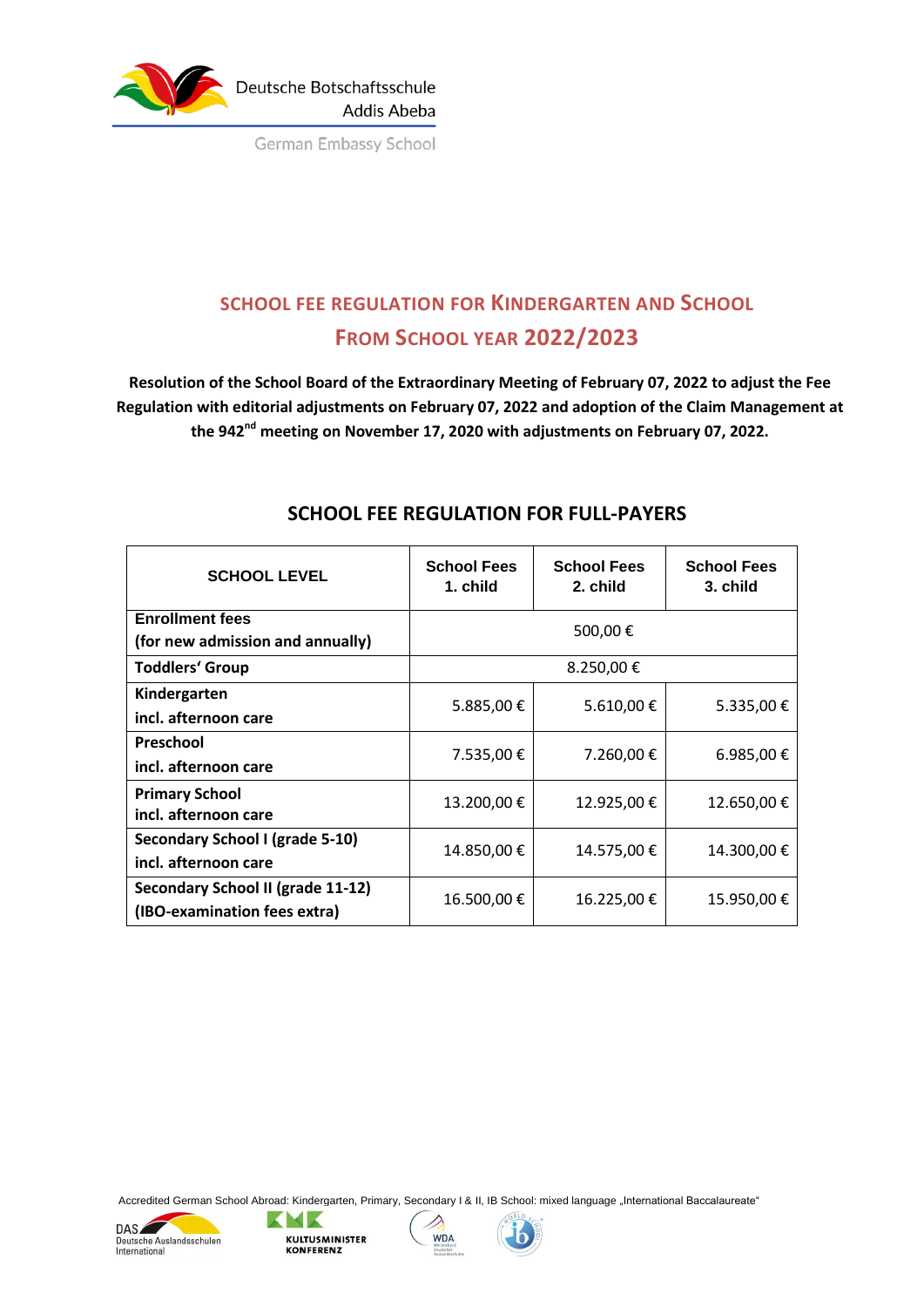# **SCHOOL FEE REGULATION FOR SELF-PAYERS**

For children whose parents are self-employed or are reimbursed less than 50% of the fees by their employer and do not fall under the reduced fee status.

| <b>SCHOOL LEVEL</b>                    | <b>School Fees</b><br>1. child | <b>School Fees</b><br>2. child | <b>School Fees</b><br>3. child |
|----------------------------------------|--------------------------------|--------------------------------|--------------------------------|
| <b>Enrollment fees</b>                 | 500,00 €                       |                                |                                |
| (for new admission and annually)       |                                |                                |                                |
| <b>Toddlers' Group</b>                 | 7.975,00 €                     |                                |                                |
| Kindergarten                           | 5.335,00 €                     | 5.060,00 €                     | 4.785,00 €                     |
| incl. afternoon care                   |                                |                                |                                |
| Preschool                              | 6.435,00 €                     | 6.160,00 €                     | 5.885,00 €                     |
| incl. afternoon care                   |                                |                                |                                |
| <b>Primary School</b>                  | 6.600,00 €                     | 6.325,00 €                     | 6.050,00 €                     |
| incl. afternoon care                   |                                |                                |                                |
| <b>Secondary School I (grade 5-10)</b> | 7.150,00 €                     | $6.875,00 \in$                 | 6.600,00 €                     |
| incl. afternoon care                   |                                |                                |                                |
| Secondary School II (grade 11-12)      | 7.700,00 €                     | 7.425,00 €                     | 7.150,00 €                     |
| (IBO-examination fees extra)           |                                |                                |                                |

# **SCHOOL FEE REGULATION FOR REDUCED STATUS**

| <b>SCHOOL LEVEL</b>                                               | <b>School Fees</b><br>1. child | <b>School Fees</b><br>2. child | <b>School Fees</b><br>3. child |
|-------------------------------------------------------------------|--------------------------------|--------------------------------|--------------------------------|
| <b>Enrollment fees</b><br>(for new admission and annually)        |                                | 500,00 €                       |                                |
| Secondary School I (grade 5-10)<br>incl. afternoon care           | 5.225,00 €                     | 4.950,00 €                     | 4.675,00 €                     |
| Secondary School II (grade 11-12)<br>(IBO-examination fees extra) | $5.500,00 \in$                 | 5.225,00 €                     | 4.950,00 €                     |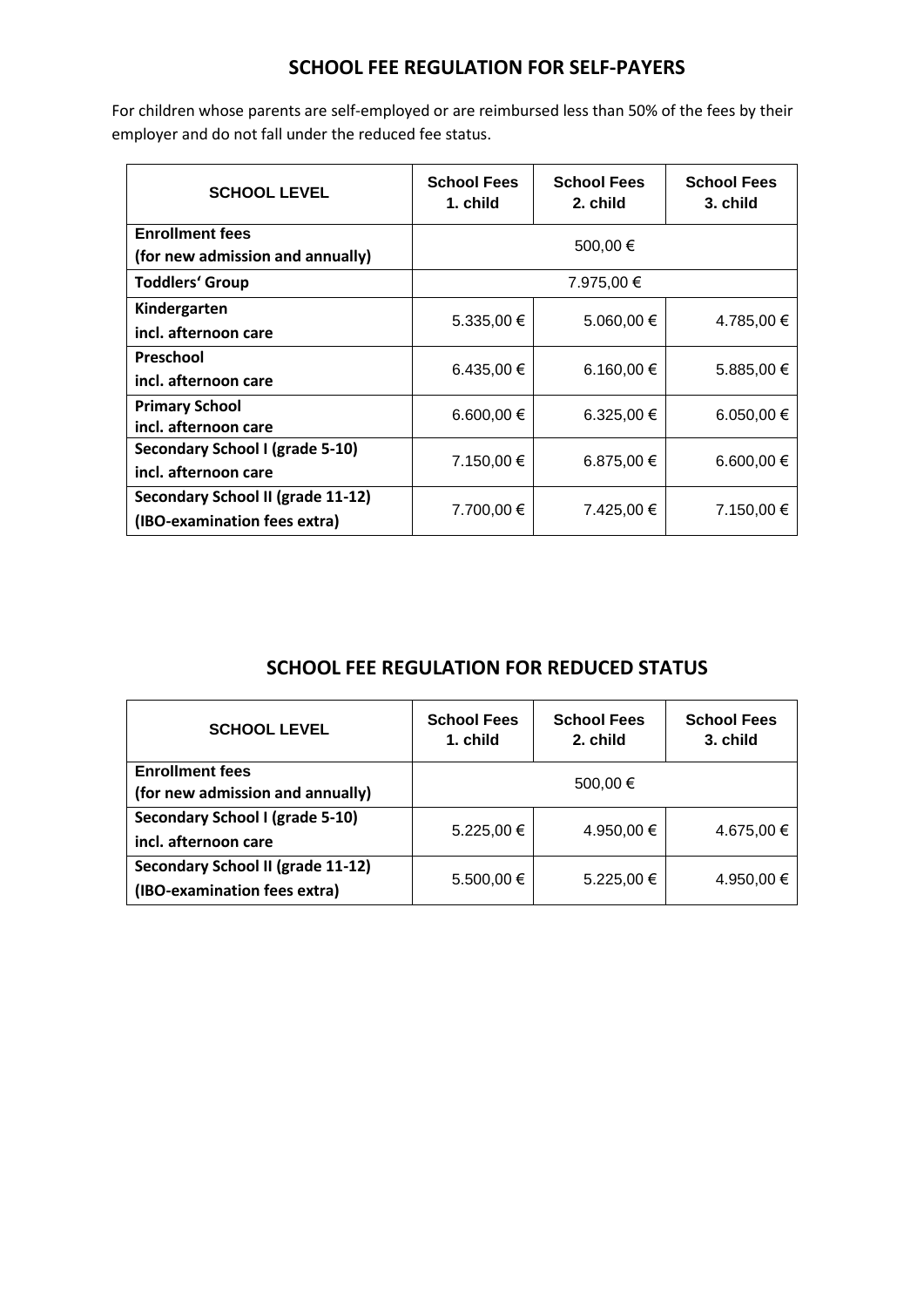### **1. Payment method**

a) Parents of international students (non-Ethiopians by passport) must pay the school fees by transfer to the following Euro account:

Bank: Commerzbank Düsseldorf, Name: Deutscher Schulverein in Äthiopien BLZ: 300 400 00 Konto Nr.: 1044015 00 IBAN: DE 28 3004 0000 0104 401 500

b) Parents of Ethiopian students (Ethiopians by passport) have the following option: Deposit to Dashen Bank:

> German Embassy School, Balderas Branch Account No.: 0089 1493 410 11 SWIFT: DASHET AA XXX

## **2. Payment period and payment obligations**

## **2.1. Full-payers**

- a) The school fees and the registration fee are billed annually one month before the beginning of the school year. In exceptional cases (e.g. when a student leaves the country for the school semester), semi-annual invoicing is possible upon request.
- b) Textbooks and IB fees are billed semi-annually.
- c) The fees are due within 8 weeks after receipt of the invoice. In the event of nonpayment within the above-mentioned period, point 5 of the public fee schedule shall apply.
- d) Full-payers are obliged to pay the school fees in EUR to the German bank account.
- e) If the child/children leave the school before the end of the school year, a pro-rata refund of the fees already paid will be made upon proof from the employer that the annual fee is not paid in full. If the employer pays the annual fee in full, a pro-rata refund of the personal share will be made to the parents upon proof..

#### **2.2. Self-payer and Reduced status**

- a) School fees are billed semi-annually one month before the start of school, as well as textbooks and IB fees.
- b) Enrollment fees are billed annually.
- c) The fees are due within 14 days after receipt of the invoice. In case of non-payment within the above-mentioned period, point 5 of the public fee schedule shall apply.

# **3. Application for reduction and deferral of payment**

- a) In exceptional cases, applications for reductions may be submitted to the Executive Board. The reduced status is the lowest level for reductions. The reduced rate is only valid for the 2022/2023 school year.
- b) Applications for reductions shall be submitted by April 30 of the previous (school) year for the coming school year. Applications received after April 30 will not be accepted. For new registrations as of May 1, the deadline for submitting applications is June 30.
- c) If the employment situation changes during the current school year (e.g. change of employer, self-employment), an application for classification as a self-payer can also be submitted after the application deadline.
- d) Applications for reductions cannot be made retroactively.